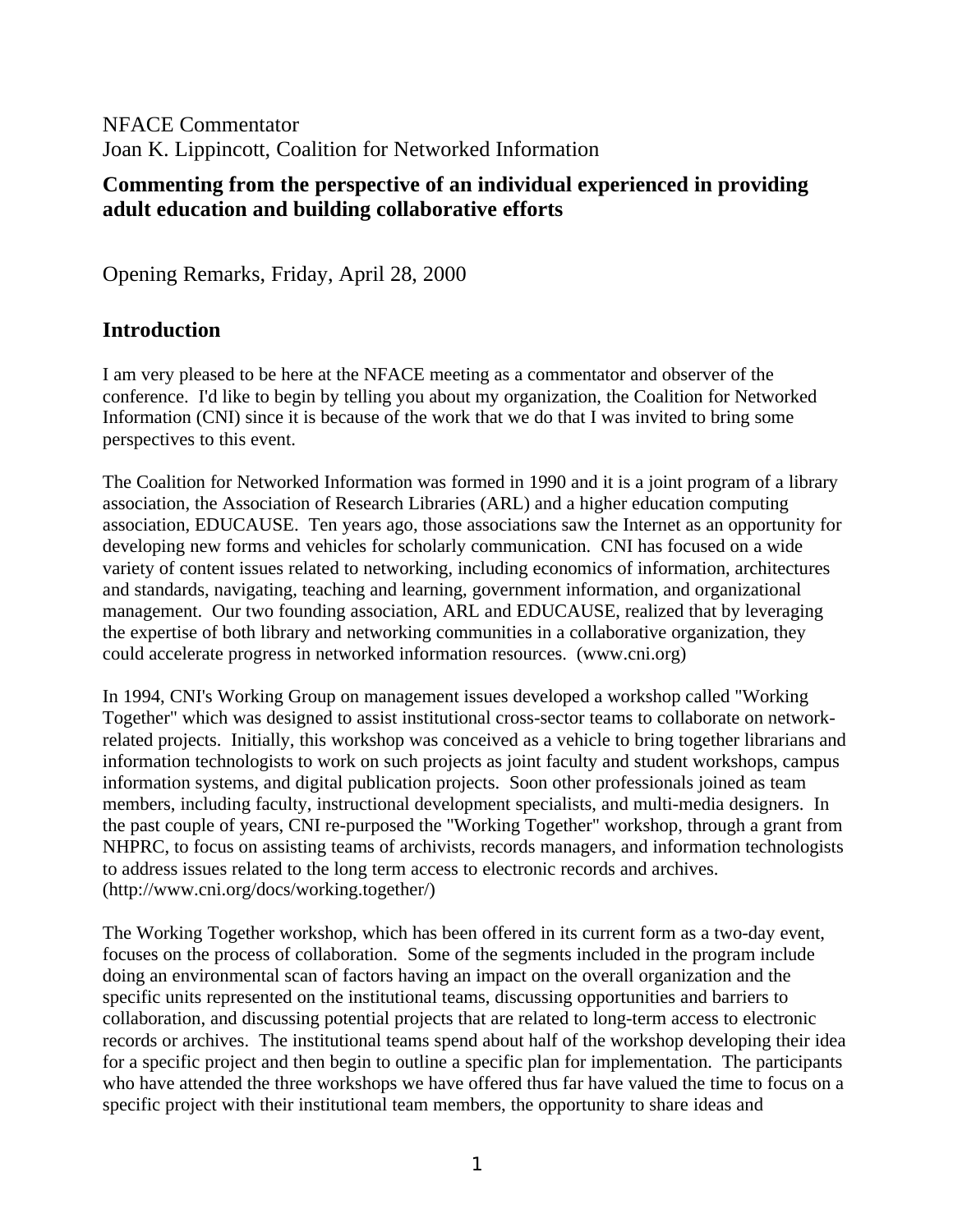perspectives with colleagues from other institutions, and the structured nature of the workshop. (http://www.arl.org/newsltr/202/working.html) (http://www.educause.edu/ir/library/html/cem9922.html)

# **Collaboration**

CNI's workshop emphasizes the collaborative process and uses the terms collaboration, teamwork, and partnership to describe working relationships in which partners from different sectors of an organization (or from a variety of organizations) come together to jointly develop a project that will be of mutual benefit and that will leverage the skills that each sector brings to the project. Collaboration is a specific type of relationship, written about by many management writers such as Rosabeth Moss Kanter (2), Katzenbach and Smith (3, 4), and Henderson (1). They believe that successful collaborations involve developing a shared meaning among the partners and working towards a common mission. When collaborations flourish, those involved value the different perspectives and different skills that each sector brings rather than seeing those as conflicts or problems. In a collaboration, each sector contributes resources and each sector reaps benefits. They create added value through the combined perspectives that they bring.

Rosabeth Moss Kanter draws a useful distinction between collaborations and "exchange" relationships. In the latter, one party contracts with the other to provide a service. The initiating party sets the goals, determines the strategy, and gets the specific benefits of the work done. The party contracted with does the specific work required, which may be unrelated to its own mission, and gets a tangible benefit, usually money, that may not be related to the actual project's goals. In many cases, units working with a computing or information technology organization describe their relationship on a project as "collaboration" when it is actually an exchange relationship. For example, if a library pays a computing unit to run its integrated library system, that is an exchange relationship since the library sets the goals and reaps the direct rewards of the effort.

Individuals and organizations can also cooperate on a level that is less intense than collaboration. They can agree to co-sponsor or mutually fund activities that do not require an in-depth development of shared meaning or process. This can be the case with the joint offering of professional development events or contributing to a joint publication or website.

Some of the barriers to successful collaborations identified in the literature and by the participants in our "Working Together" workshops include:

- $\triangle$  Lack of shared mission
- wDifferent vocabularies of the parties involved
- wDifferent work and organizational styles
- wImbalance of resources (budget, personnel)
- $\triangle$ Lack of understanding of the expertise of the other group(s)

Overcoming the barriers to collaboration can lead to some important rewards, including that the whole that can be created through collaboration can be greater than the sum of its parts, the opportunity to have access to a broad range of expertise, and the pooling of resources. In a collaboration, relationships move from clients to collaborators and from missionaries to partners.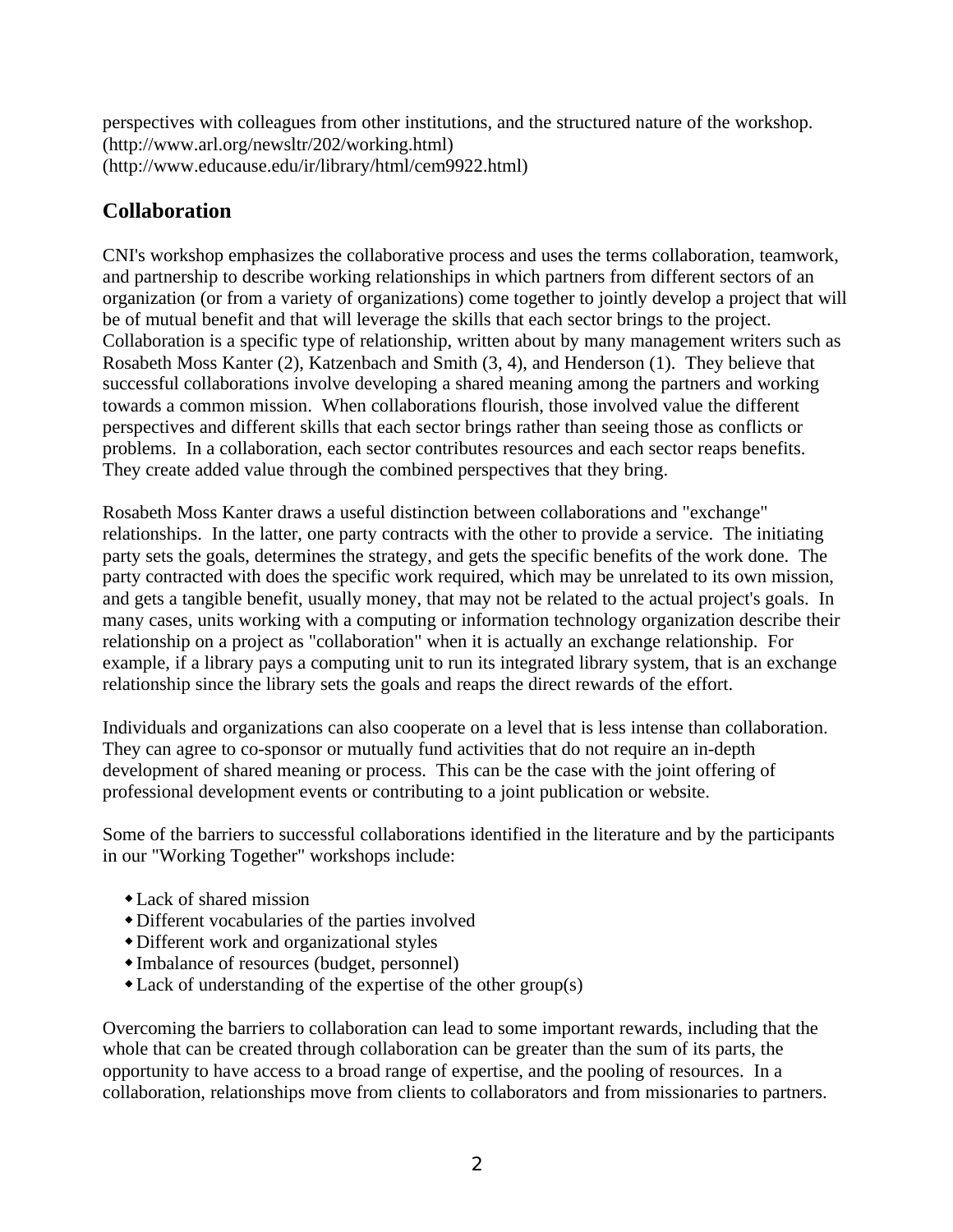### **NFACE and Collaboration**

A number of opportunities present themselves to the participants in this NFACE conference. Through collaboration, you can develop joint funding proposals, deliver national, state, and regional programs in a distributed way on the network, leverage technology to achieve your objectives, expose the richness of the records and archives you manage to a worldwide audience, build awareness and support for what you do, and help solve the "Digital Divide" issues. As a foundation for your collaborations, you have a common commitment to historical records and common priority topics, as described in the survey which preceded this conference.

The NFACE participating organizations also face some barriers to collaboration. These include the fact that your organizations have some diverse needs and priorities, your memberships have diverse levels of skills (archival and technology skills), you have limited local funds for professional development, and you have limited resources for the development of collaborative programs.

### **The Challenge Ahead**

In the next two days of the conference, you have many challenges. I encourage you to first address your priorities - what is the most significant problem in continuing education for your constituencies? What exactly is the problem? Can the groups here at this meeting develop a common mission and a shared meaning of what they wish continuing education for their profession to accomplish or what the most significant challenges at present are? Paul Evan Peters, the late Executive Director of CNI, described one of the plenary sessions of the CNI semi-annual meeting as the "oatmeal" session. In that segment, he would feature a speaker who talked about a highly technical issue that he felt was important for the audience of administrators to understand. This session, held first thing in the morning, was "good for you," like oatmeal. Can you, at this meeting, define some specific objectives like this for your audiences? Can you identify the target audience(s) for continuing education and prioritize them? Finally, I encourage you to develop strategies in which adequate resources are contributed by all partners and that include a plan for sustainability that is not dependent on grant funds.

You have many opportunities to build successful cooperative and/or collaborative initiatives. I encourage you to think creatively and fruitfully about opportunities for joint development of continuing education activities.

#### **Sources**

- 1. Henderson, John C. "Plugging into Strategic Partnerships: The Critical IS Connection." *Sloan Management Review* 31, no. 3 (1990): 7-18.
- 2. Kanter, Rosabeth M. "Collaborative Advantage: The Art of Alliances." *Harvard Business Review* 72 (July-Aug. 1994): 96-108.
- 3. Katzenbach, Jon R., ed. *The Work of Teams*. (Boston: Harvard Business School Press, 1998.)
- 4. Katzenbach, Jon R. and Douglas K. Smith. *The Wisdom of Teams*. (New York: HarperBusiness, 1994).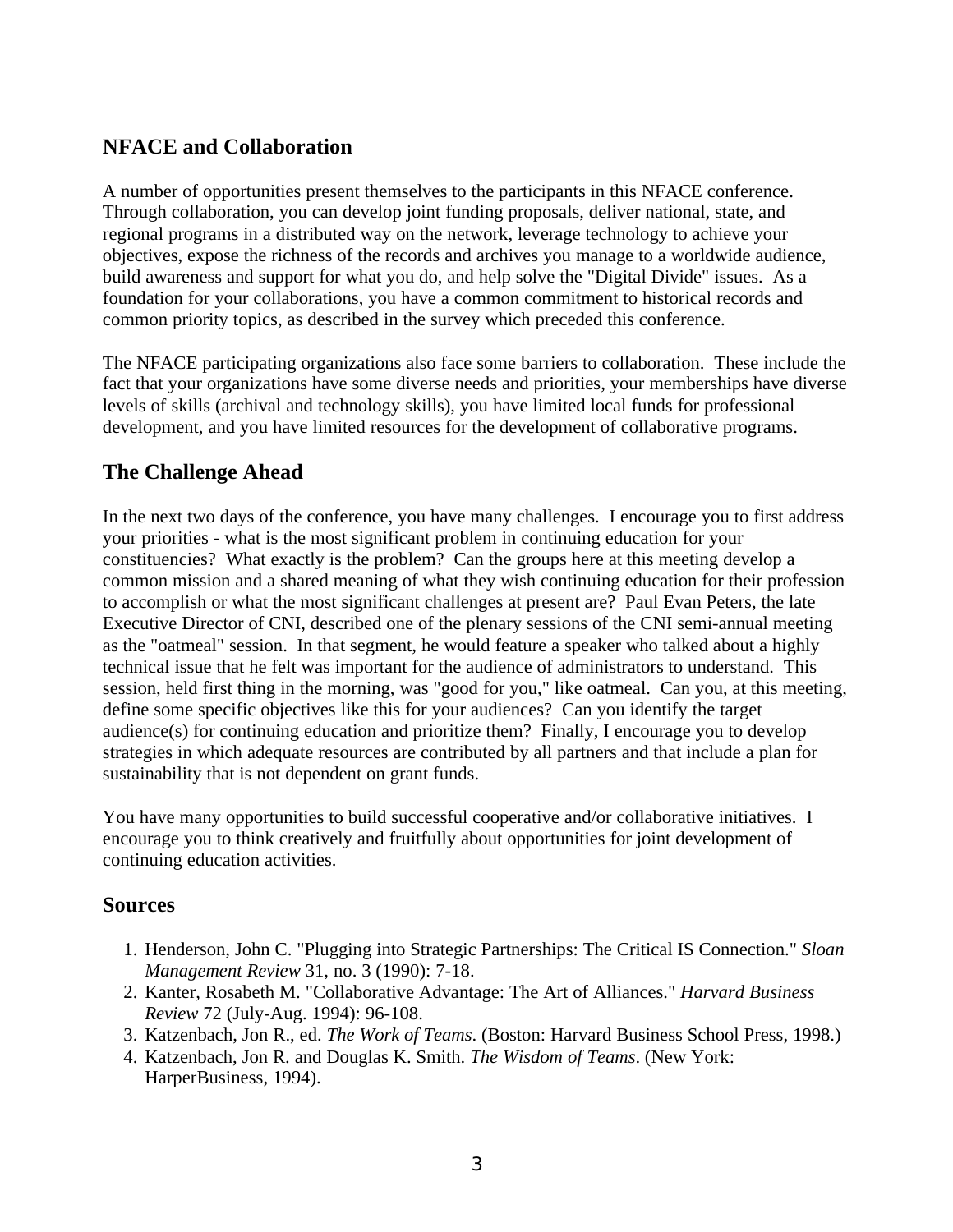#### Closing Remarks, Saturday, April 29, 2000

#### **Observations**

You have all completed some intensive work in the past couple of days and it seems that every participant was engaged in the work of the conference and made a sincere effort to contribute to the outcomes of the workshop.

Overall, as I observed the sessions of the conference, I was struck by the many similarities in needs that were expressed by representatives from many groups and organizations and found that there were many more similarities than differences among you. I feel you have many good opportunities to work together.

As I described in my earlier talk, collaboration involves some specific processes, such as the development of common meaning, shared mission, including the expertise of different communities, and learning together. In many of the areas that you identified as priorities, I feel that cooperation rather than collaboration is called for. Cooperation is not as resource-intensive as collaboration and much can be accomplished through this means. For example, the organizations represented here can identify and publicize each others' programs, you can share information on curriculum, you can take a good professional development program developed by one organization on the road to benefit other constituencies, you can develop programs of staff exchanges, and you can co-sponsor each others' programs.

In listening to you discuss priorities, it seems clear that three items are shared by most participants: development of a clearinghouse, holding a meeting of the professional development officers of various organizations, and sharing models of mentoring programs. All of these strike me as useful initiatives, but I encourage you to reflect on whether these are the compelling priorities for your profession in terms of continuing education and whether they genuinely reflect your top priorities.

Two specific topics that I'd like to address in my comments are technology and distance education. My burning question is, "What happened to technology?" in the priorities for continuing education identified here at this conference? The needs assessment administered to a wide group of professionals clearly revealed that they want more professional development in areas related to technology; this was true of all sectors of the profession. And yet, technology issues are absent from the priorities generated in the Incubator sessions. This is true in spite of two excellent Information sessions related to technology - Phil Bantin's session on electronic records and Renata Webb's session on distance education. Neither of these topics seemed to generate priorities and commitments to action.

I'd also like to address the topic of distance education. I feel that organizations represented in this conference would benefit from additional discussion of the opportunities offered by distance education although I do not mean to imply that distance education is "The Answer." It would be useful to know how many of the associations here are already delivering some programs via distance education or are in the planning stages. One suggestion for all of you here is to take some type of distance education course yourself so that you can make better judgments about its usefulness and its impact on the learner. Distance education courses can vary greatly in the